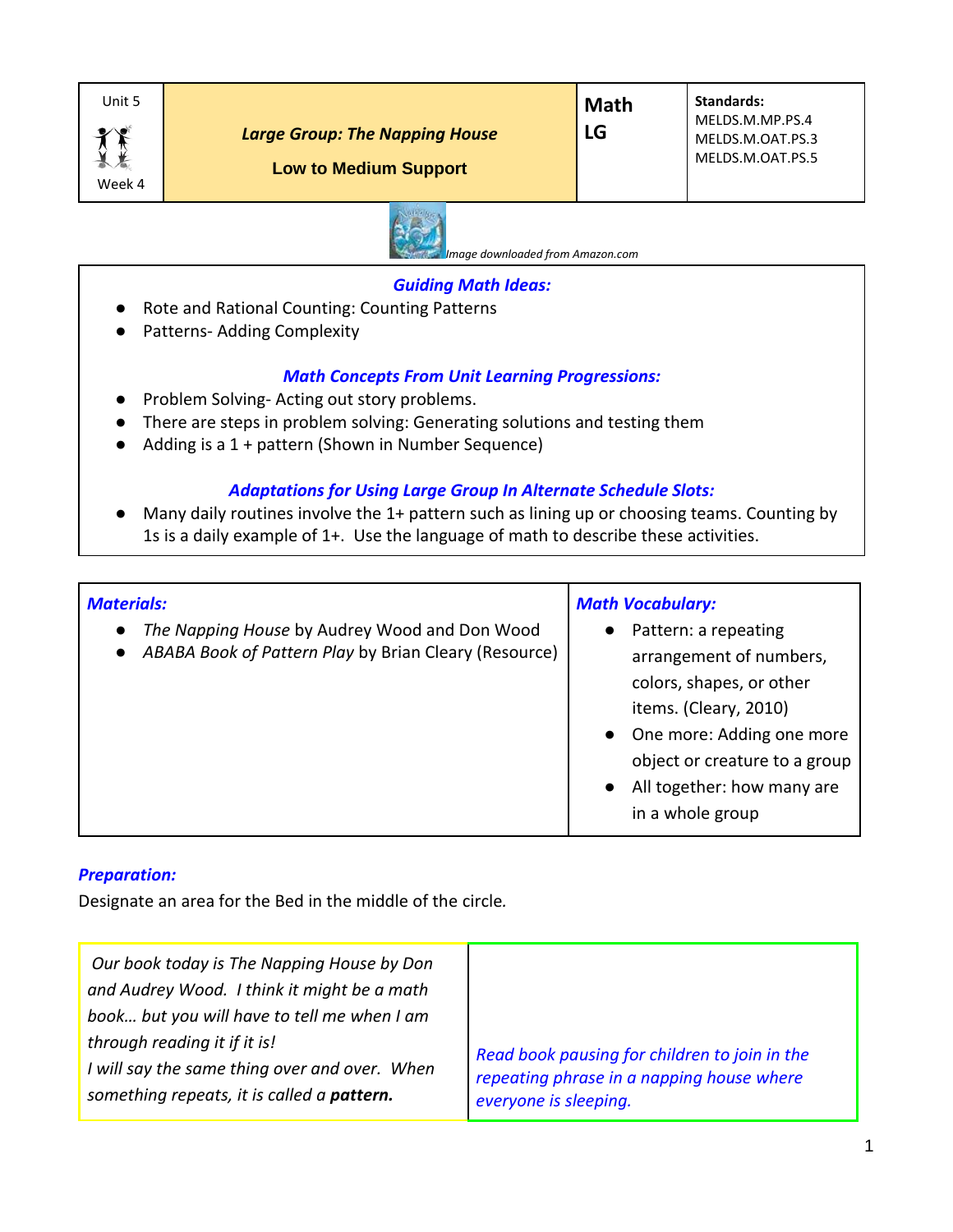| Help me with the pattern by joining in you'll<br>know what to do if you are listening.<br>On each page something changes What do you<br>notice that changes?<br>Yes, each time, one more creature (a word for<br>animals and people), gets into the bed. One<br>more is a counting pattern- we are adding one<br>more person to the group.<br>I said this was a counting book. Do you notice<br>any numbers on these pages?                                                                               | Children give answers. They will definitely<br>mention that there are more and more people<br>who get in the bed. Reinforce the idea of 1 more<br>as a counting pattern.                                                                                                                                                                                                                                                                                                                         |
|-----------------------------------------------------------------------------------------------------------------------------------------------------------------------------------------------------------------------------------------------------------------------------------------------------------------------------------------------------------------------------------------------------------------------------------------------------------------------------------------------------------|--------------------------------------------------------------------------------------------------------------------------------------------------------------------------------------------------------------------------------------------------------------------------------------------------------------------------------------------------------------------------------------------------------------------------------------------------------------------------------------------------|
| I am curious. I wonder how many creatures all<br>together got in that bed. All together is a math<br>idea we use a lot.                                                                                                                                                                                                                                                                                                                                                                                   | Children give ideas about what all together<br>means.                                                                                                                                                                                                                                                                                                                                                                                                                                            |
| What does all together mean?                                                                                                                                                                                                                                                                                                                                                                                                                                                                              |                                                                                                                                                                                                                                                                                                                                                                                                                                                                                                  |
| Could we count the creatures in the bed even<br>though there are no numbers on the pages?<br>I wonder how many people would be in our<br>Napping House bed if we all pretended we had a<br>big Bed right in the middle of our room?<br>How could we find out?<br>Let pretend that we have a big bed in the middle<br>of our circle and we are all getting sleepy!<br>But wait--We would not be safe if we all piled on<br>top of each other What could we do?<br>This sounds like fun- Let's get started! | Count with the children starting at the beginning,<br>and adding one more each time.<br>As you turn the pages, if children do not notice<br>the way the illustrations go from dark to light,<br>indicating night to day pattern, give hints.<br>Use number chart in room, or counting on fingers<br>or touching each child- any strategies children<br>suggest.<br>Yawn and stretch together.<br>Children may suggest lying down side by side<br>Re-tell the story in simple fashion, adding the |
| When I call out<br>Add 1 More (you can help) and call your name,<br>come and get in the bed!<br>What is the last creature to get in the bed? [Flea]<br>What happens when the flea gets in the bed?<br>I'm going to put this book over in our Small<br>Group area. We will use it again this week.                                                                                                                                                                                                         | names of the children as they get in the "bed"<br>and using the phrase In the Napping house<br>where everyone is sleeping.<br>Children answer flea<br>The last child will be the flea.<br>When the "flea "gets into the "bed"- everyone<br>jumps out of the "bed", going back to their place,<br>rolling or hopping or jumping. Play again.                                                                                                                                                      |

# *Strategies to Provoke Math Thinking:*

There are two types of patterns in this book- The 1 + pattern (A growing pattern); the repeated phrases about the *napping house where everyone is sleeping.* ( A repeating pattern). In clever use of ever increasing light from dark to light is related to a pattern (if it increased in a regular, observable